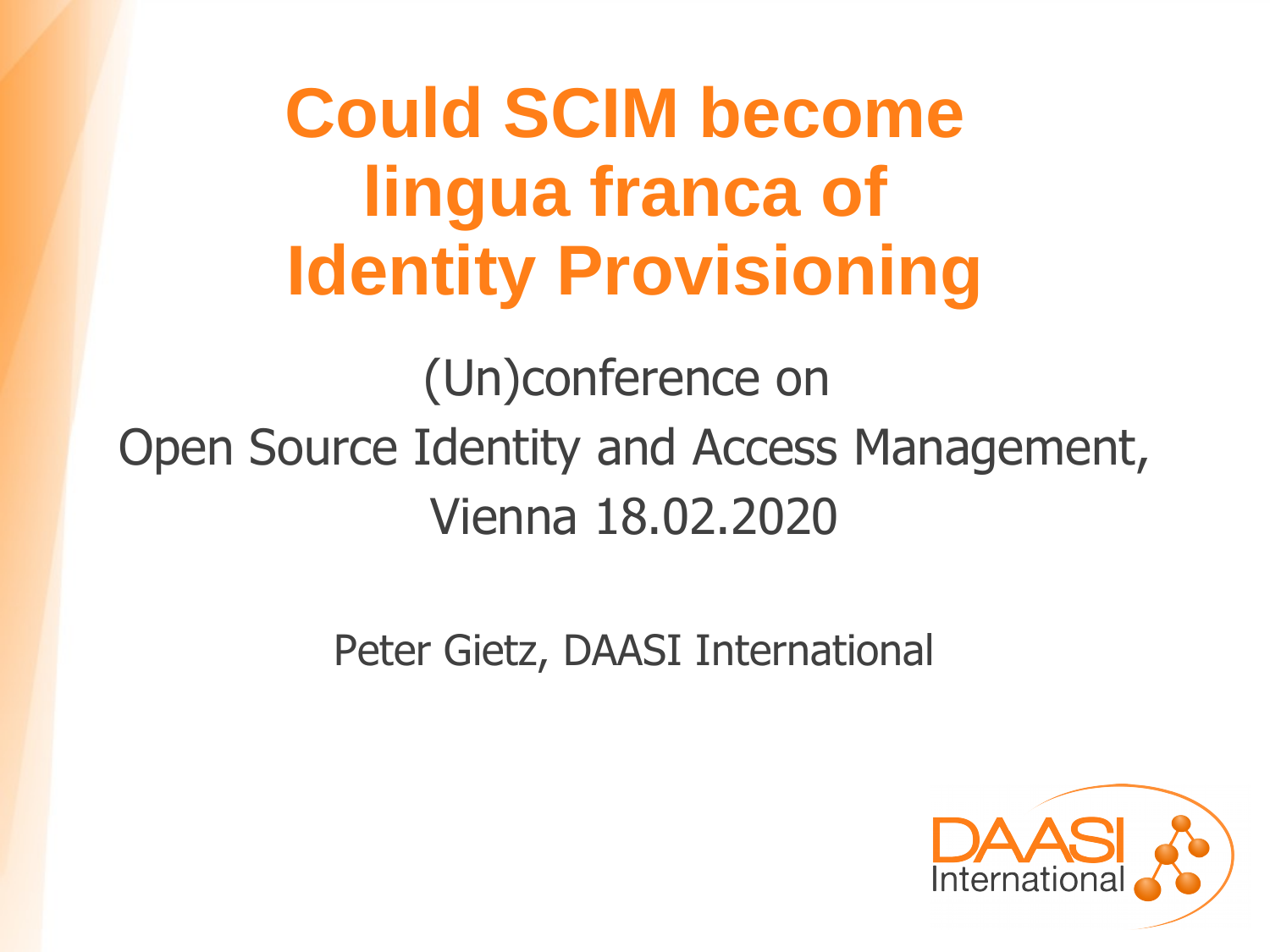# Agenda

- Why Standards in Open Source
- Short Introduction into SCIM
- Deployment examples
- SCIM lingua franca for identity provisioning

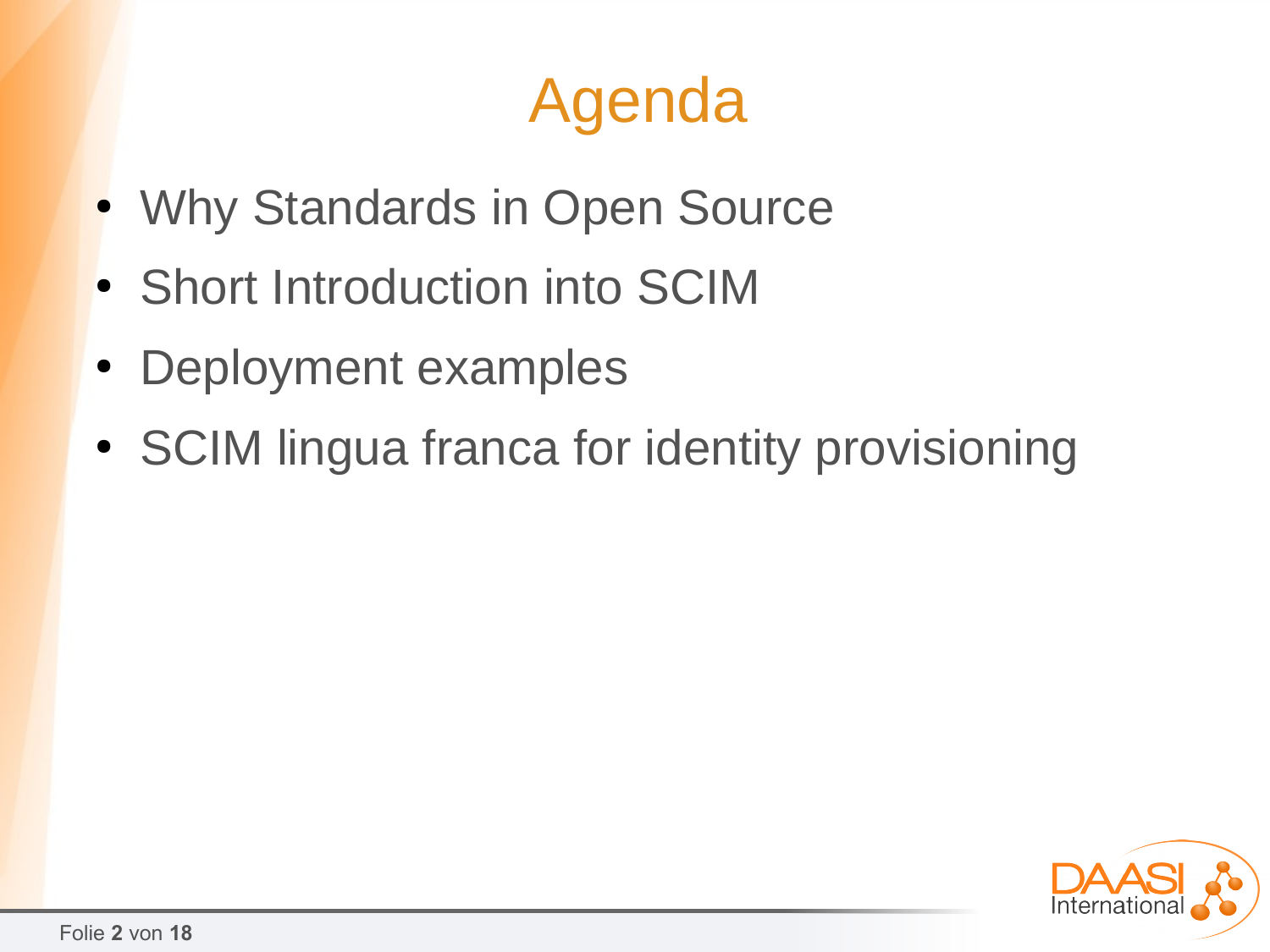# Why standards in Open Source

- OSS is not only about open source but also about interoperability and work division
	- No attempt to create golden cages
	- Rather it is important to interact with other products
- Reference implementations of standards are mostly if not always OSS
- In OSS clients and servers often are from different developers
- Open Culture with open standards vs. closed source and proprietary protocols

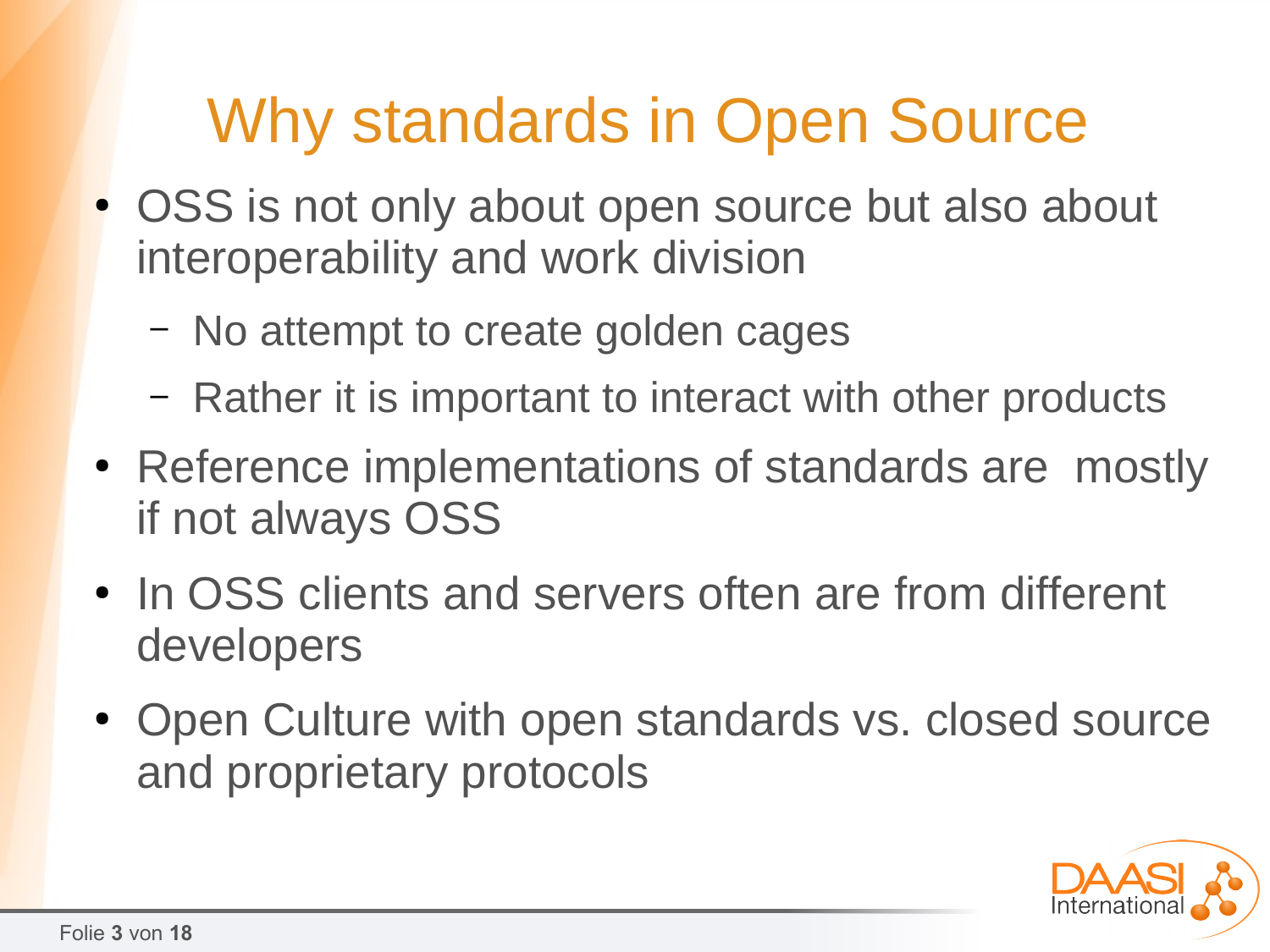# **SCIM**



- Originally "Simple Cloud Identity Management"
	- thus designed as provisioning standard for the cloud
- Then renamed to "System for Cross-domain Identity Management"
	- Thus a generalisation for any provisioning between different domains
	- "the open API for managing identities"
	- JSON and RESTful based lightweight approach to identity provisioning
- Version 1.0 (Dezember 2011), Version 1.1 (Juli 2012)
- Version 2.0 (September 2015)
	- Definitions, Overview, Concepts, and Requirements: RFC7642
	- Core schema: RFC7643
	- Protocol: RFC7644

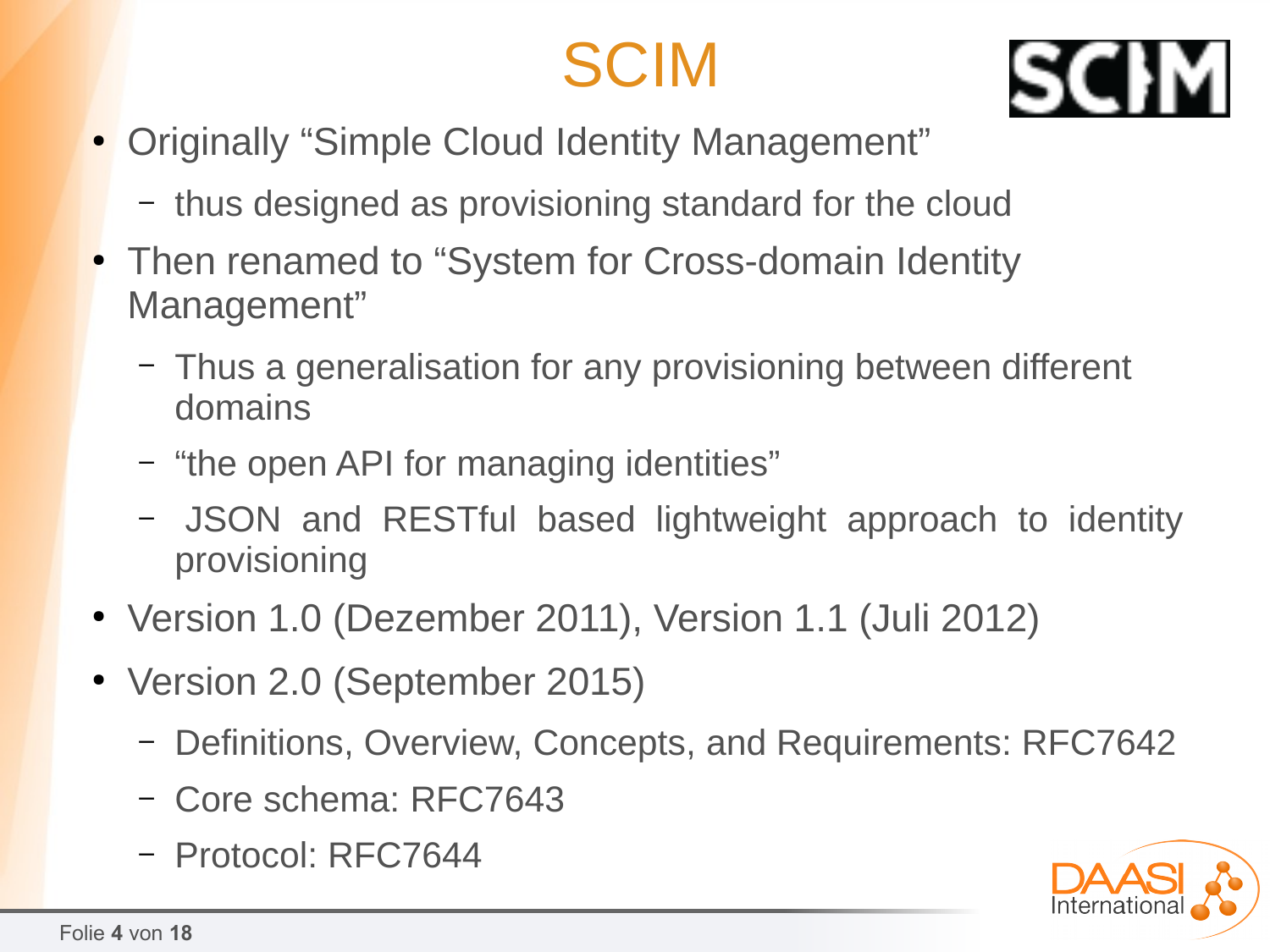# Extensions not (yet?) RFCs

#### ● **Soft delete of Users**

- draft-ansari-scim-soft-delete-00, Expires: September 10, 2015
- **Hub change notification service**
	- Draft-hunt-scim-notify-00, Expires: September 9, 2015
- **Password and account status** extensions for managing passwords and password usage
	- Draft-hunt-scim-password-mgmt-00, Expires: September 30, 2015
- **Just-in-time provisioning** patterns in a protocol (such as SAML)
	- draft-wahl-scim-jit-profile-00.txt, Expires: August 2013
- **Mapping between SCIM and vCard** 
	- Draft-greevenbosch-scim-vcard-mapping-03, Expires: August 16, 2014
- **Privileged Access Management**
	- Draft-grizzle-scim-pam-ext-01, Expires: April 21, 2018

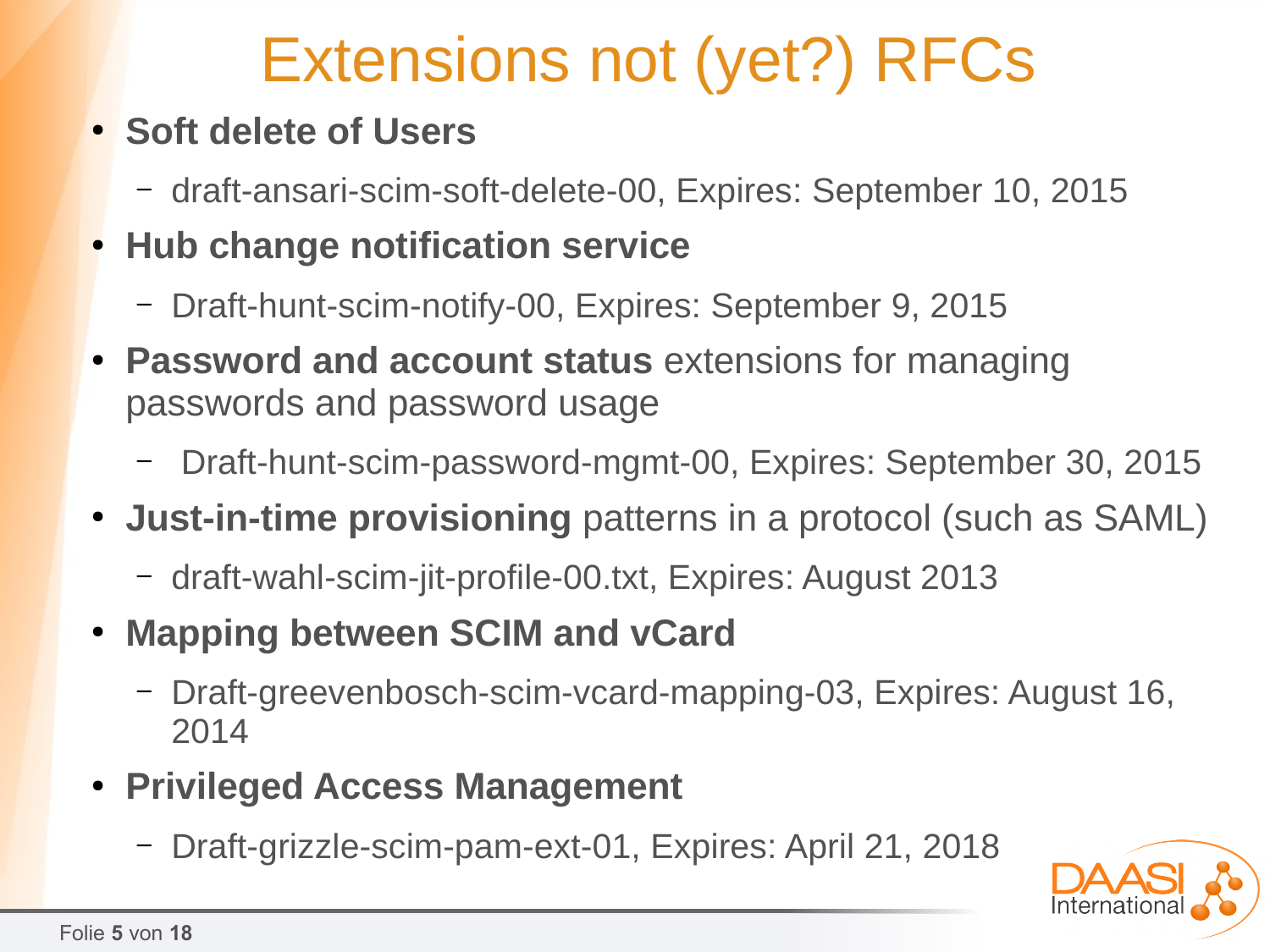### **SCIM Implementations**

- http://www.simplecloud.info lists 45 implementations of SCIM 2.0 by
	- Apache Foundation, Atlassian, Beta Systems, Centrify, GitHub Inc, Gluu, Microsoft, Okta, Omada, One Identity, Oracle, Ping Identity, SailPoint, Salesforce, WSO2 Inc, and many others
	- 18 of these are open source

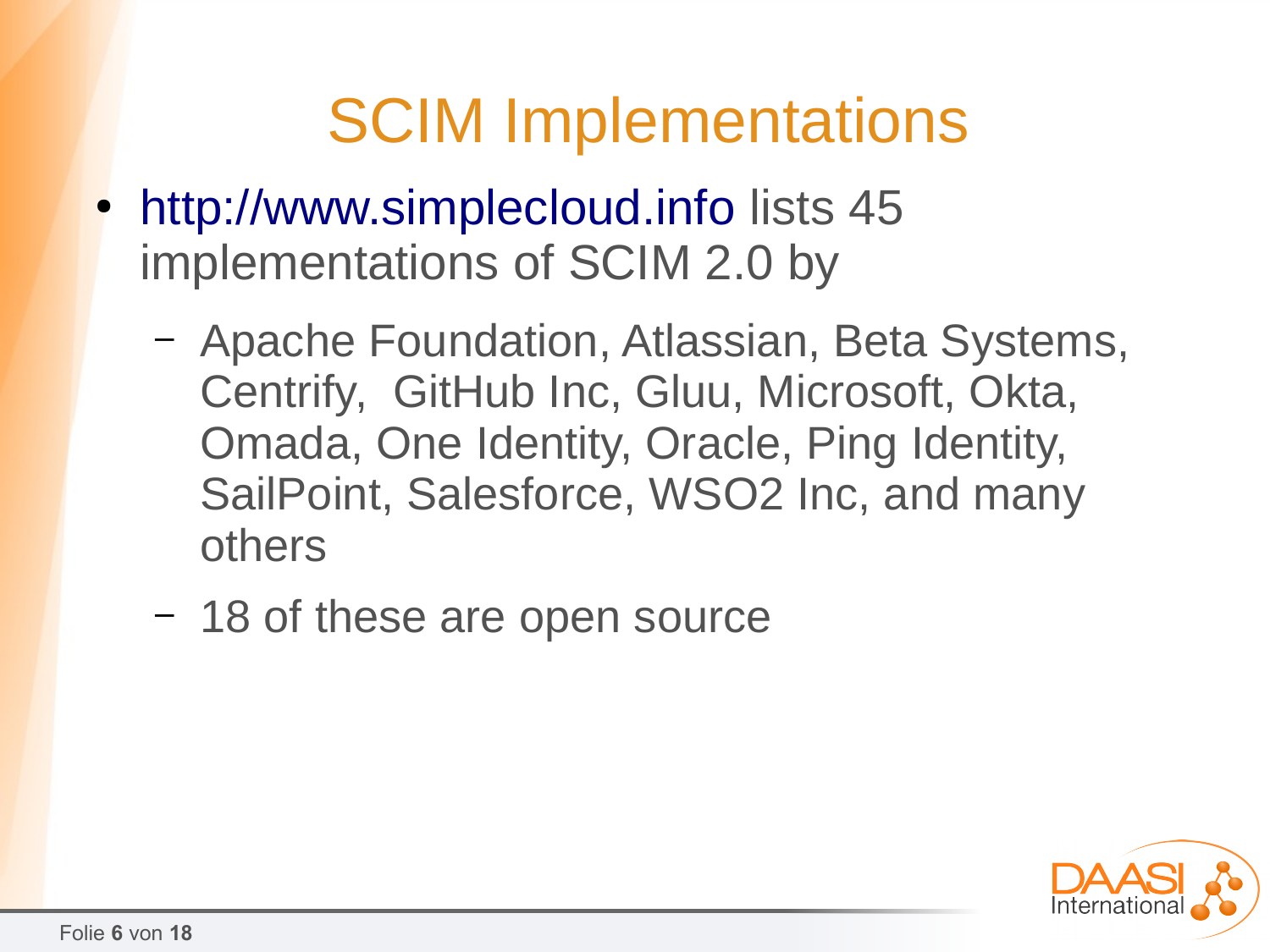# SCIM in a nutshell

- SCIM "is designed to manage user identity in cloud-based applications and services in a standardized way to enable interoperability, security, and scalability." (RFC 7642)
- "SCIM's intent is to reduce the cost and complexity of user management operations by providing a common user schema, an extension model, and a service protocol" (RFC 7644)
- SCIM "provides a platform-neutral schema and extension model for representing users and groups and other resource types in JSON format. This schema is intended for exchange and use with cloud service providers." (RFC 7643)

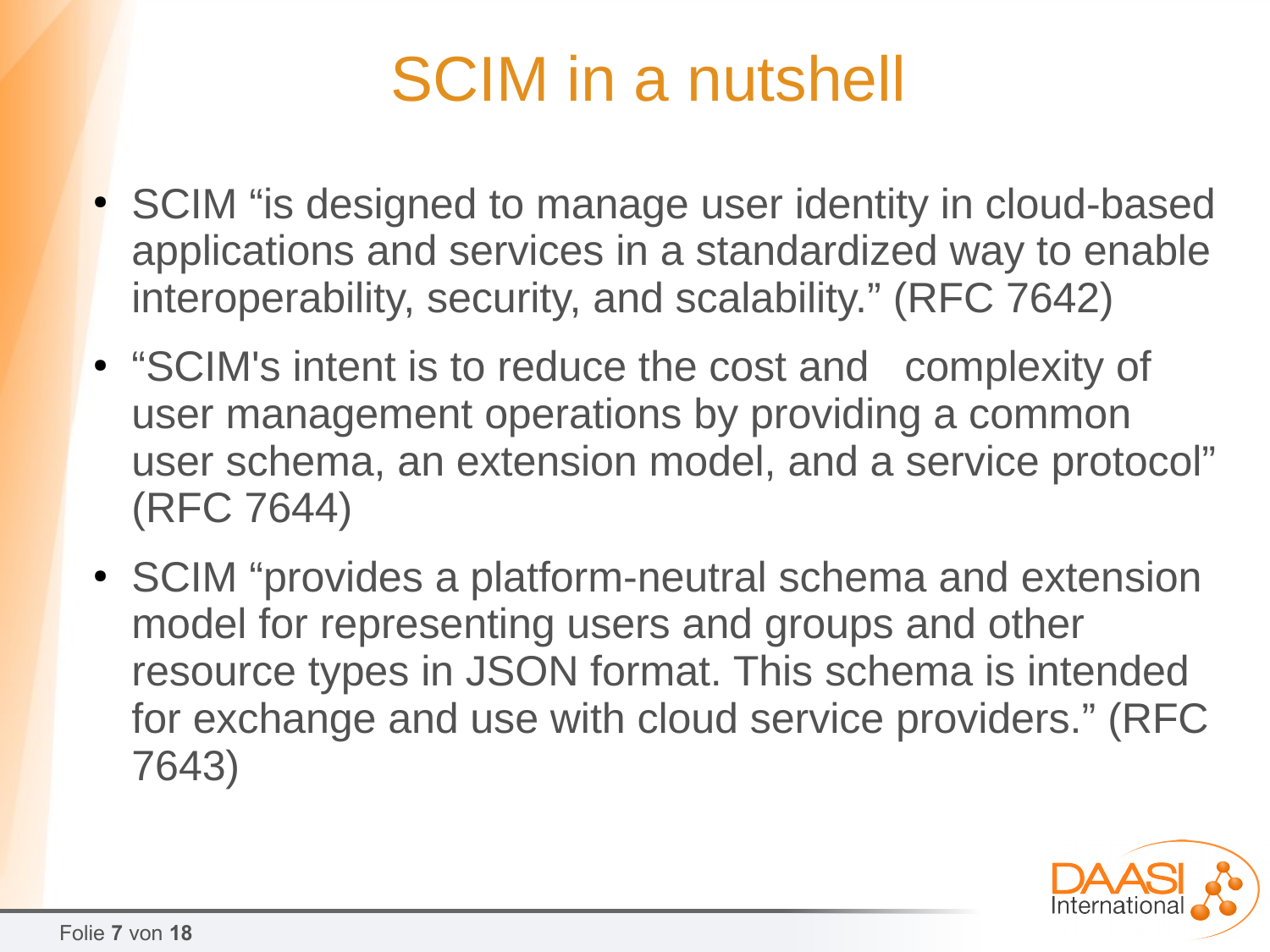

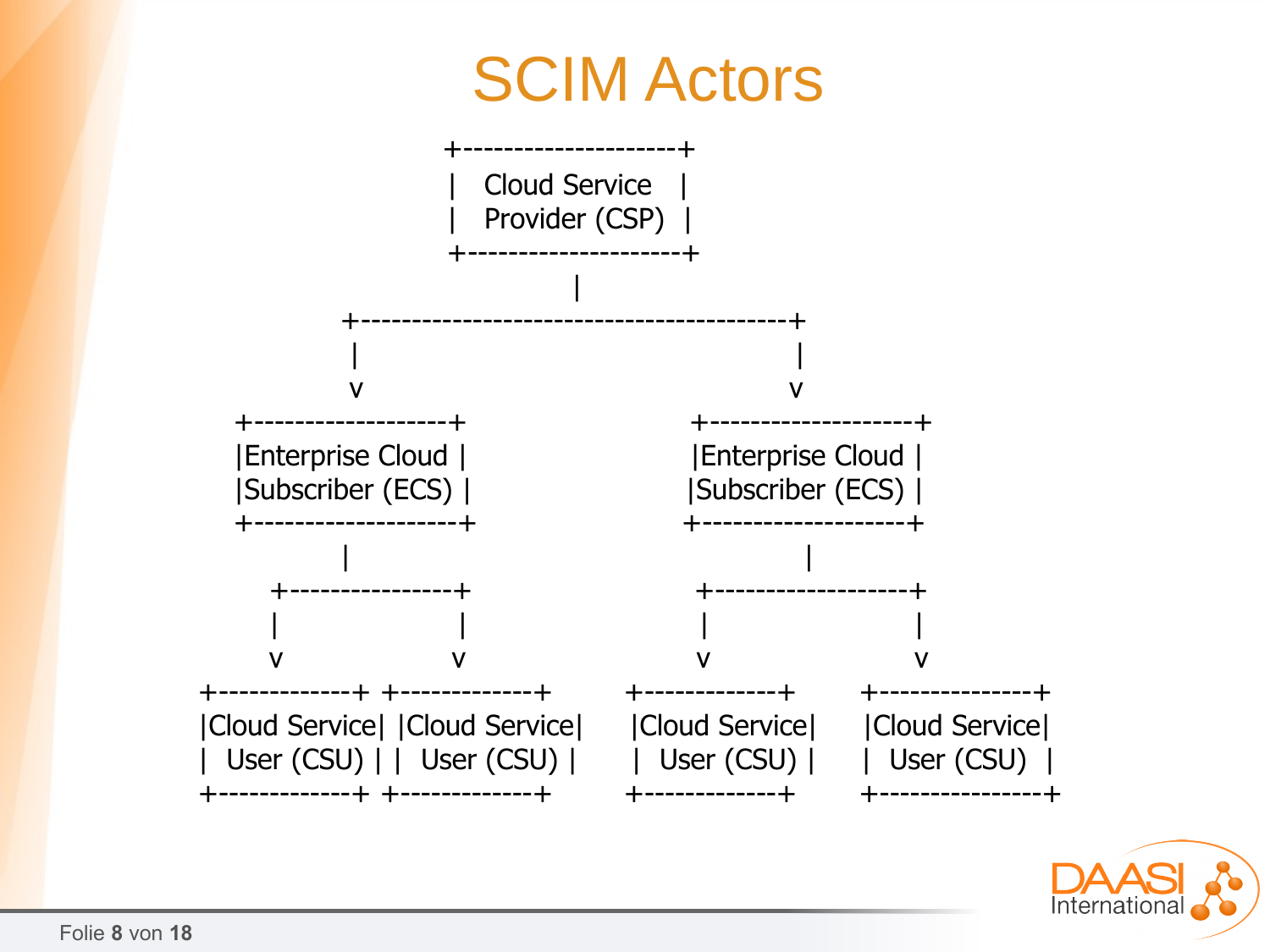# **SCIM Schema**



Folie 9 von 18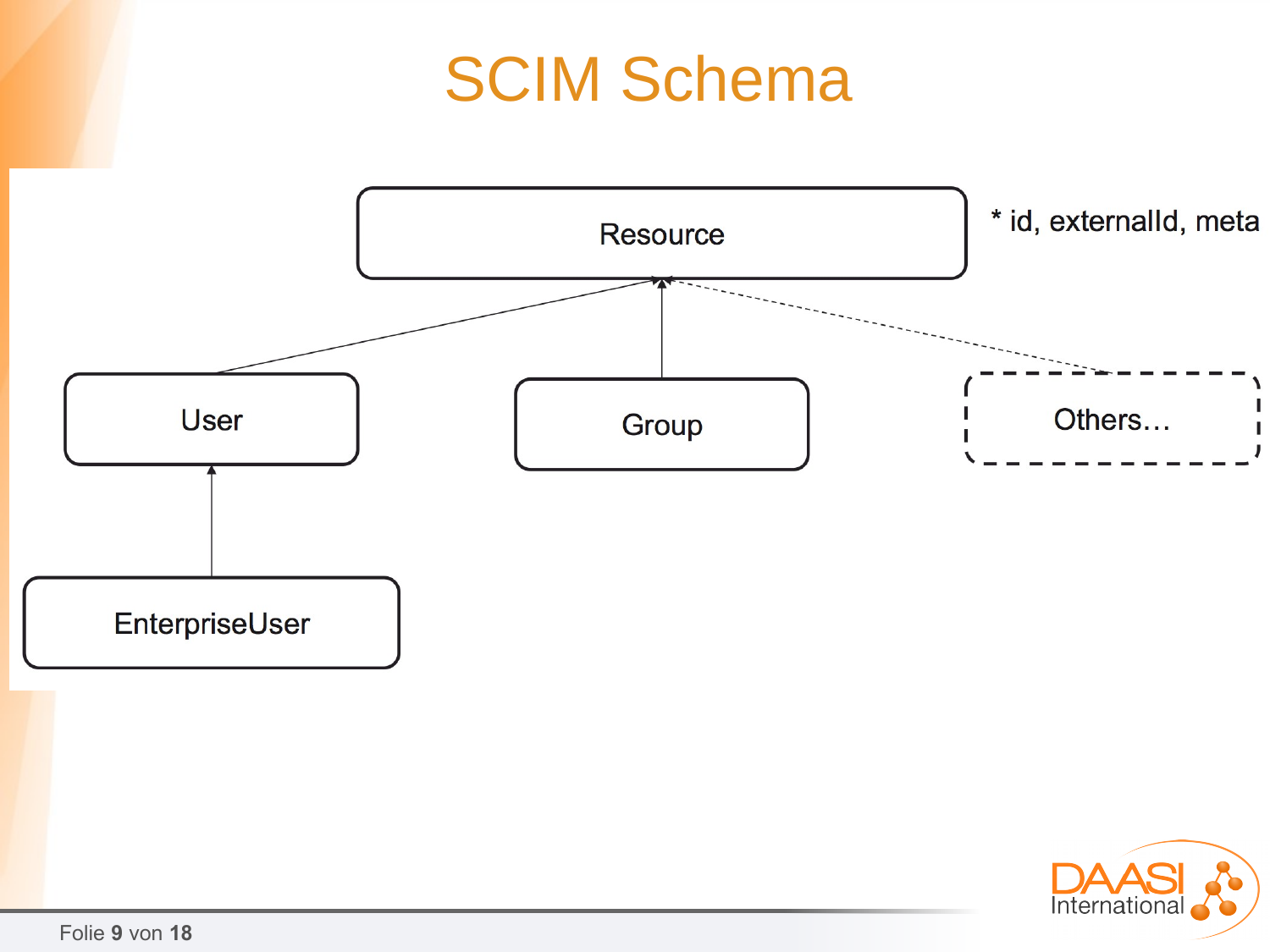#### **SCIM Schema**



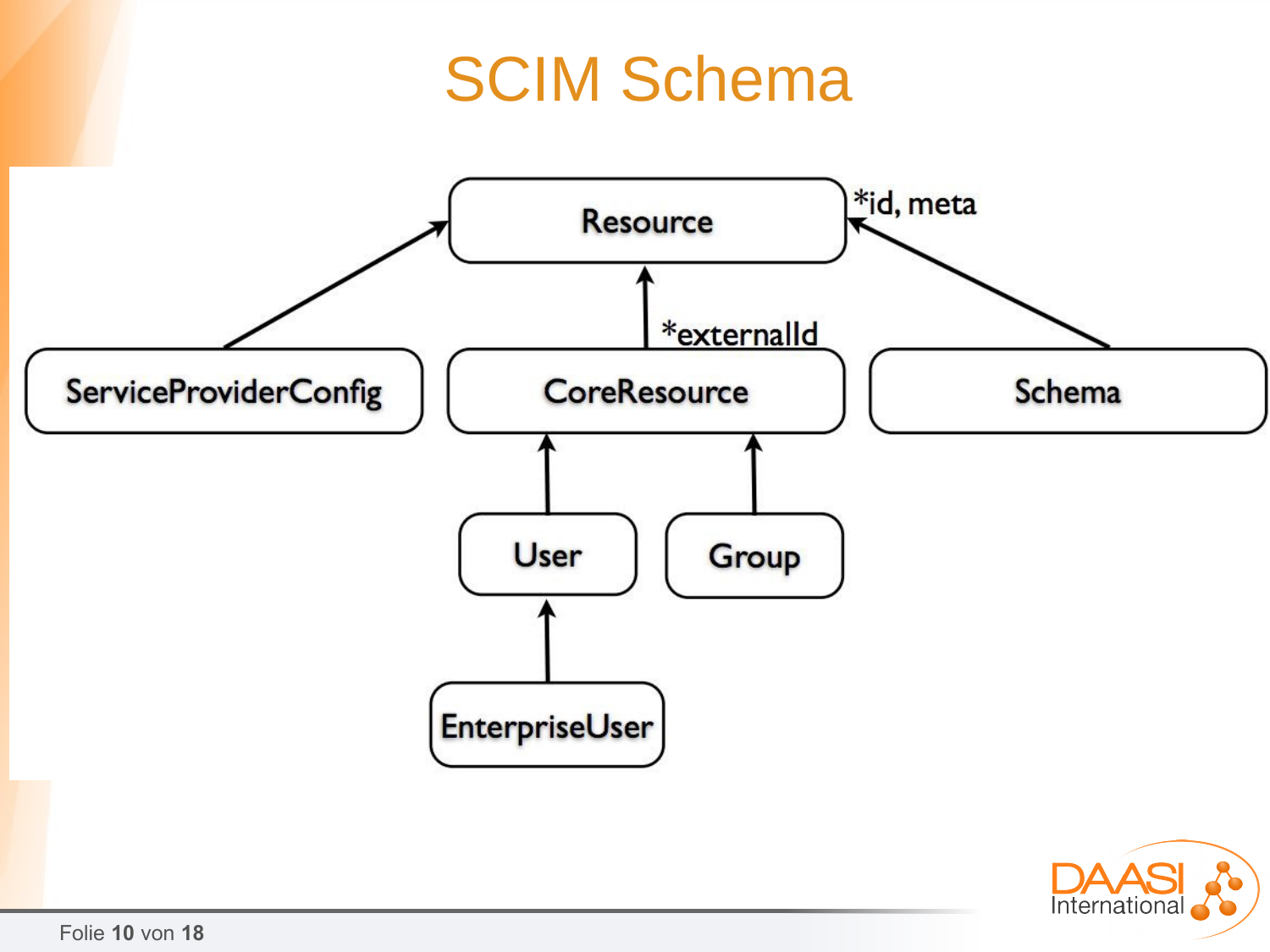#### Minimal representation of a user

```
 "schemas": ["urn:scim:schemas:core:2.0:User"],
 "id": "2819c223-7f76-453a-919d-413861904646",
 "userName": "bjensen@example.com",
 "meta": 
\{ "resourceType": "User",
   "created": "2010-01-23T04:56:22Z",
   "lastModified": "2011-05-13T04:42:34Z",
   "version": "W\/\"3694e05e9dff590\"",
   "location": "https://example.com/v2/Users/
        2819c223-7f76-453a-919d-413861904646"
 }
```


}

 $\{$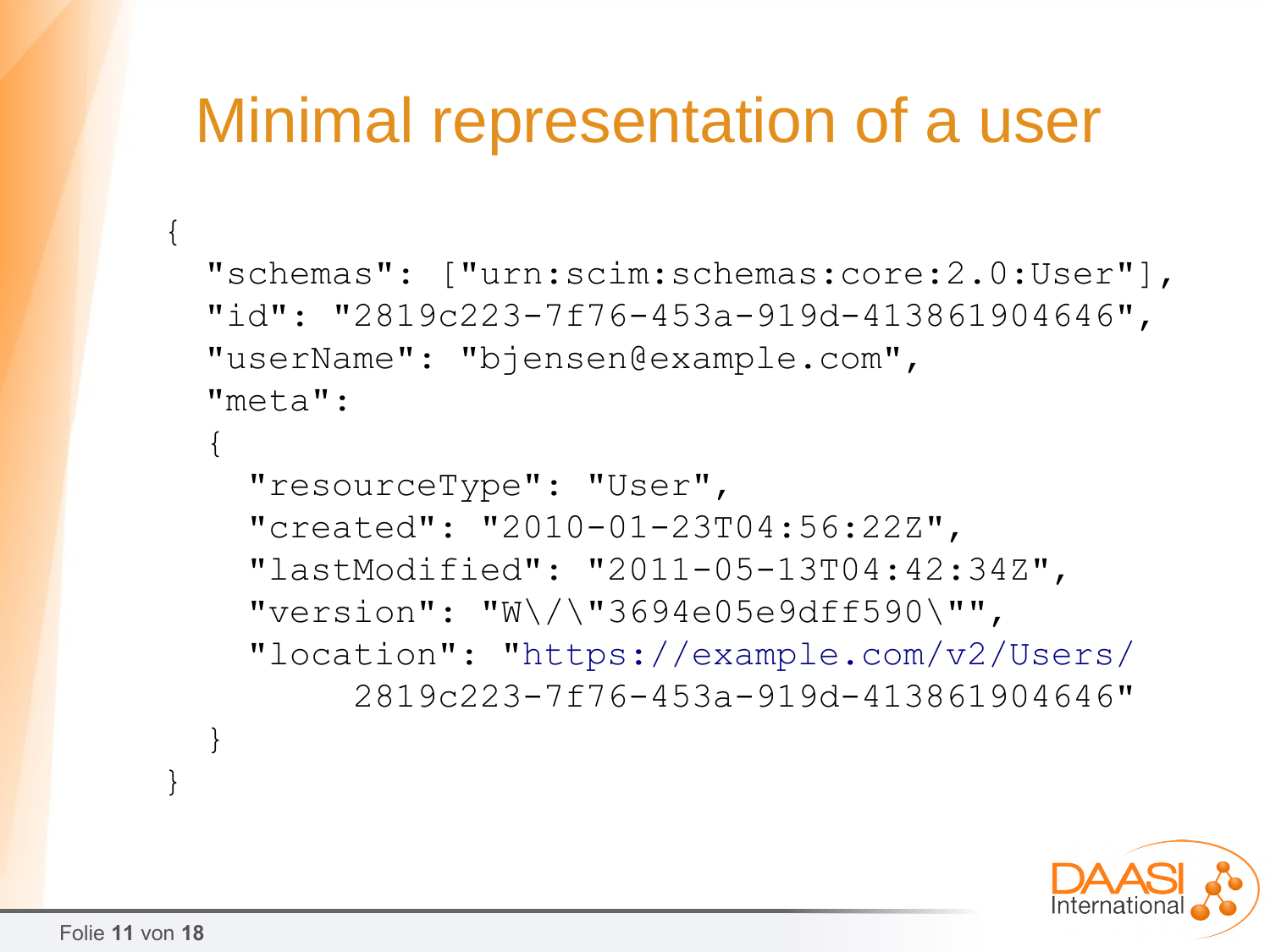# Only standardised extension enterprise user

```
 "schemas":
```
 $\{$ 

```
["urn:ietf:params:scim:schemas:core:2.0:User", 
 "urn:ietf:params:scim:schemas:extension:enter
   prise:2.0:User"],
  "id": "2819c223-7f76-453a-919d-413861904646",
  "externalId": "701984",
  "userName": "bjensen@example.com",
  "name": {
     "formatted": "Ms. Barbara J Jensen, III",
     "familyName": "Jensen",
     "givenName": "Barbara",
     "middleName": "Jane",
     "honorificPrefix": "Ms.",
     "honorificSuffix": "III"
   },
```
...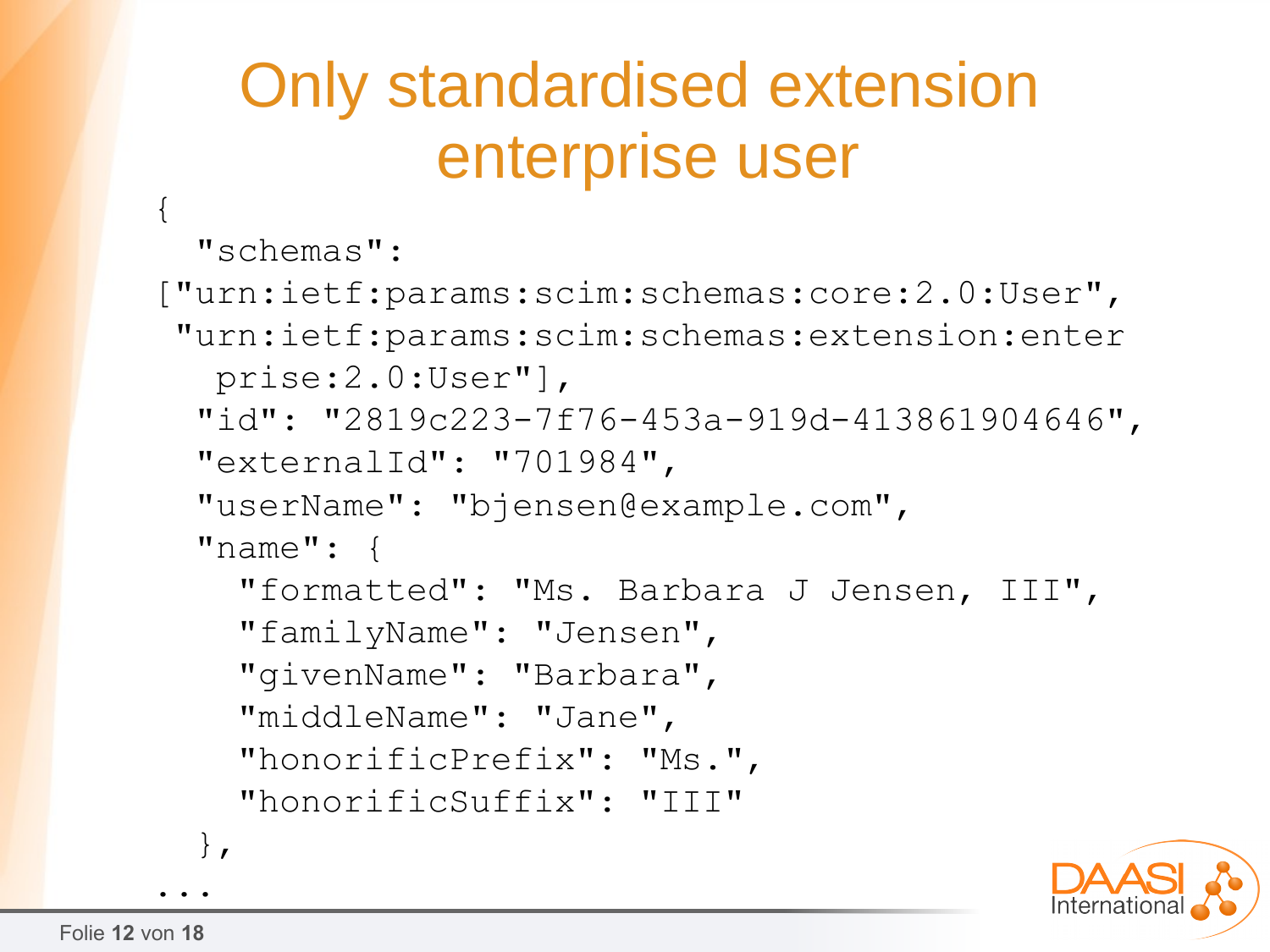# Only standardised extension enterprise user

employeeNumber

costCenter

organization

division

department

manager

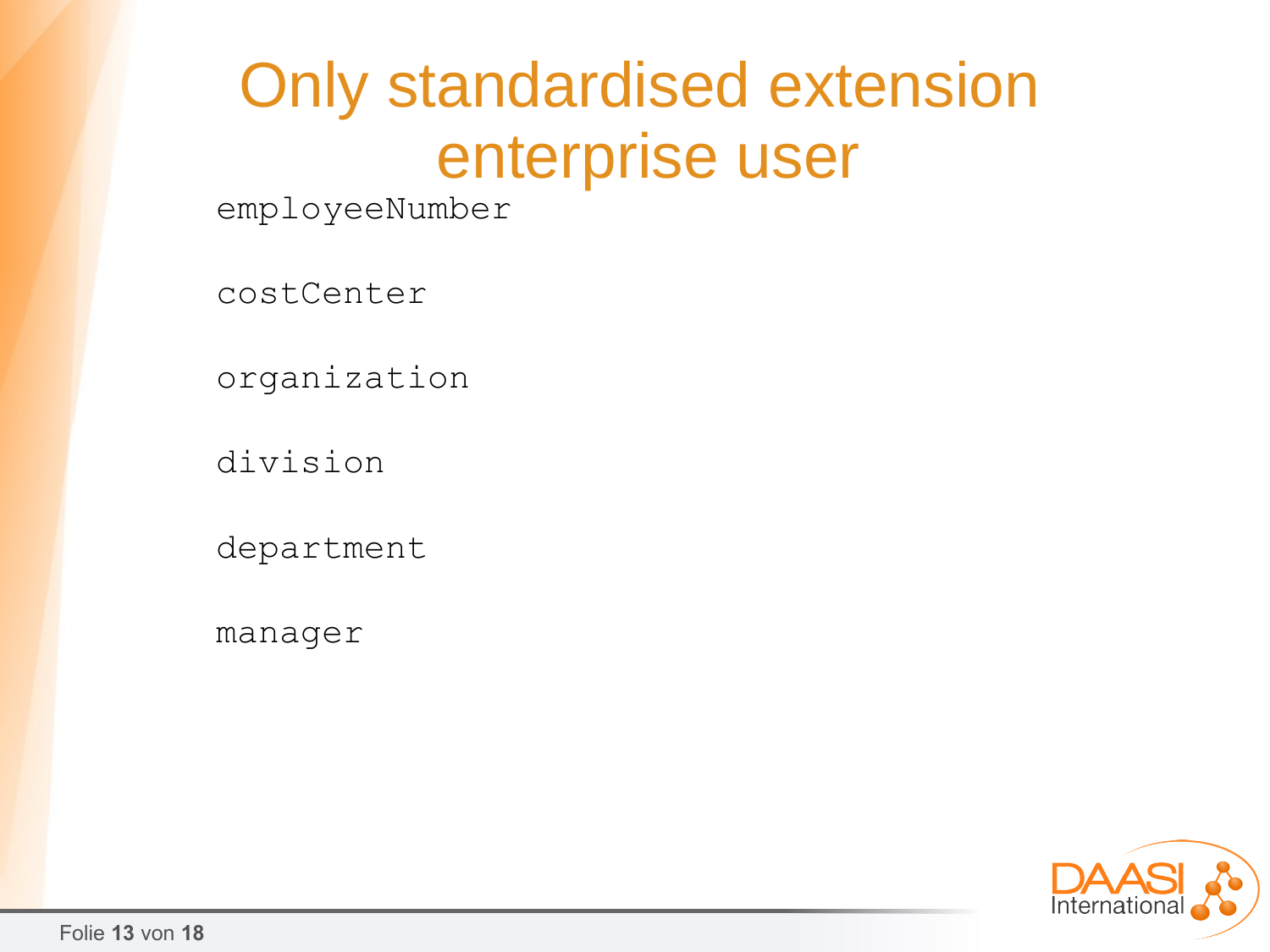#### **Deployment examples**



Folie 14 von 18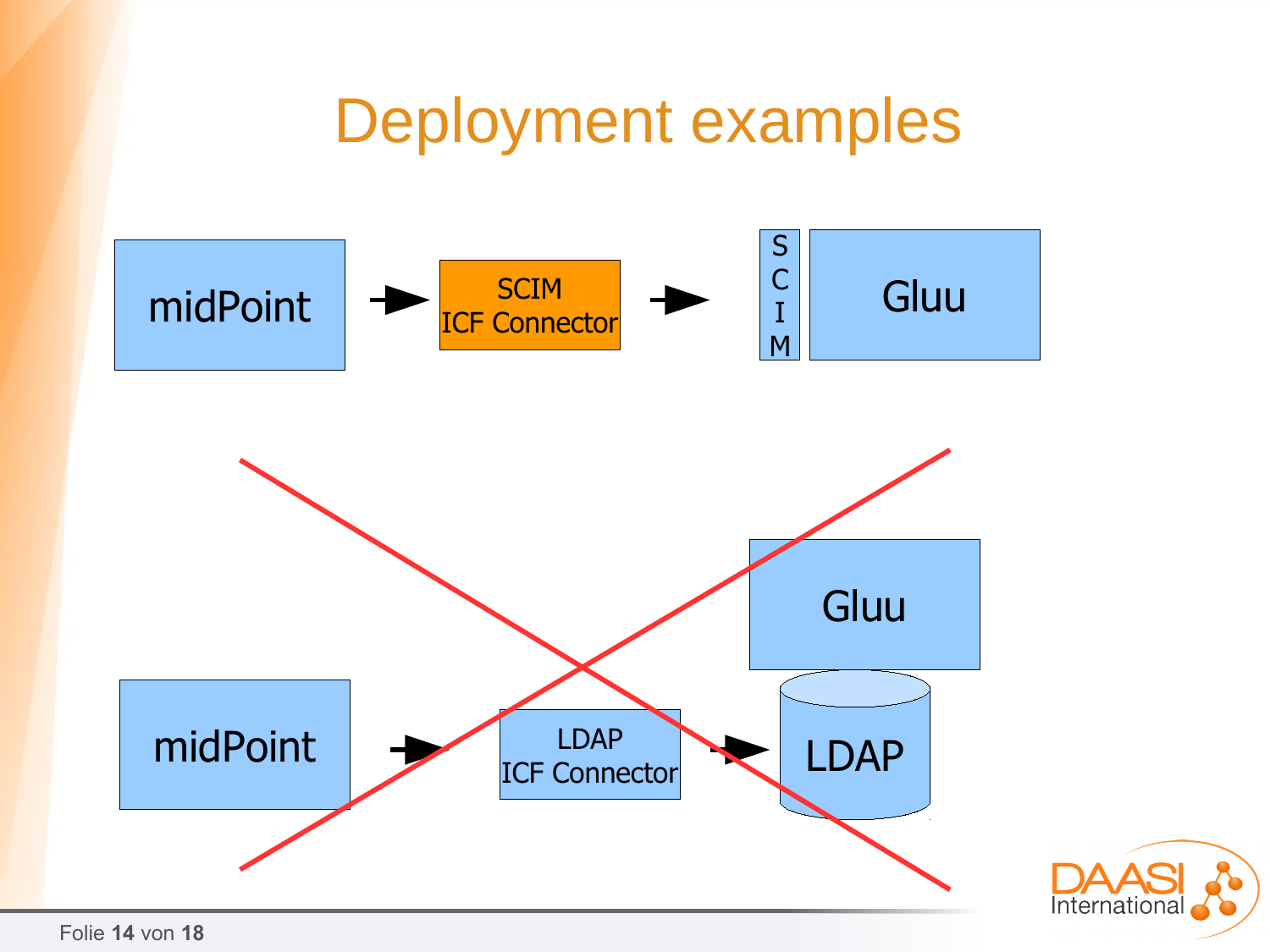#### Deployment examples



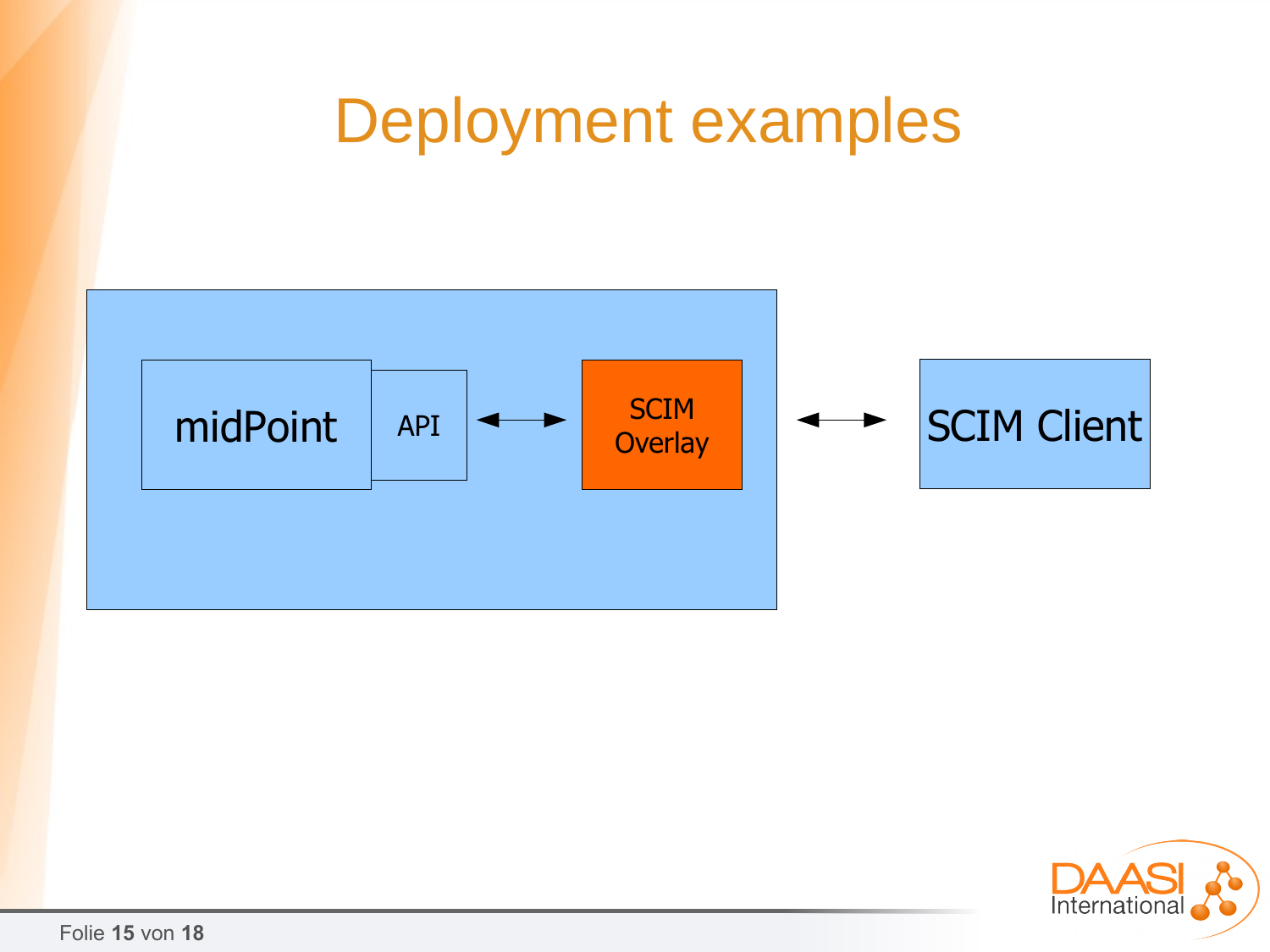# **Deployment examples**



![](_page_15_Picture_2.jpeg)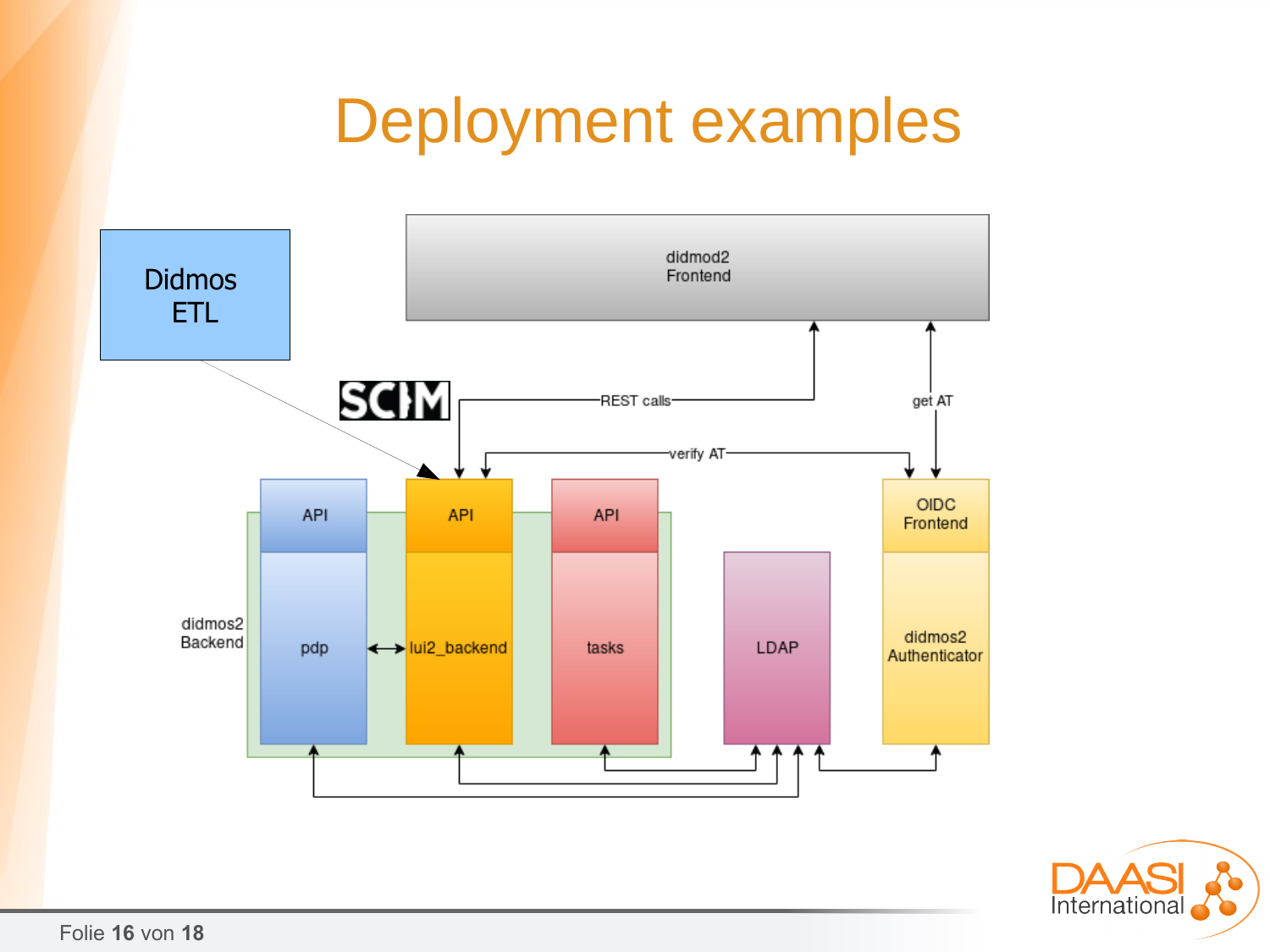# Why a lingua franca

- SCIM is supported by many vendors and developers
- SCIM has an extension mechanism
	- Different schema, same REST protocol
- In didmos2 we defined some internal extensions
	- Could be standardized
- SCIM can be used to integrate different open source products
- LDIF  $\rightarrow$  DSML  $\rightarrow$  SCIM JSON

![](_page_16_Picture_8.jpeg)